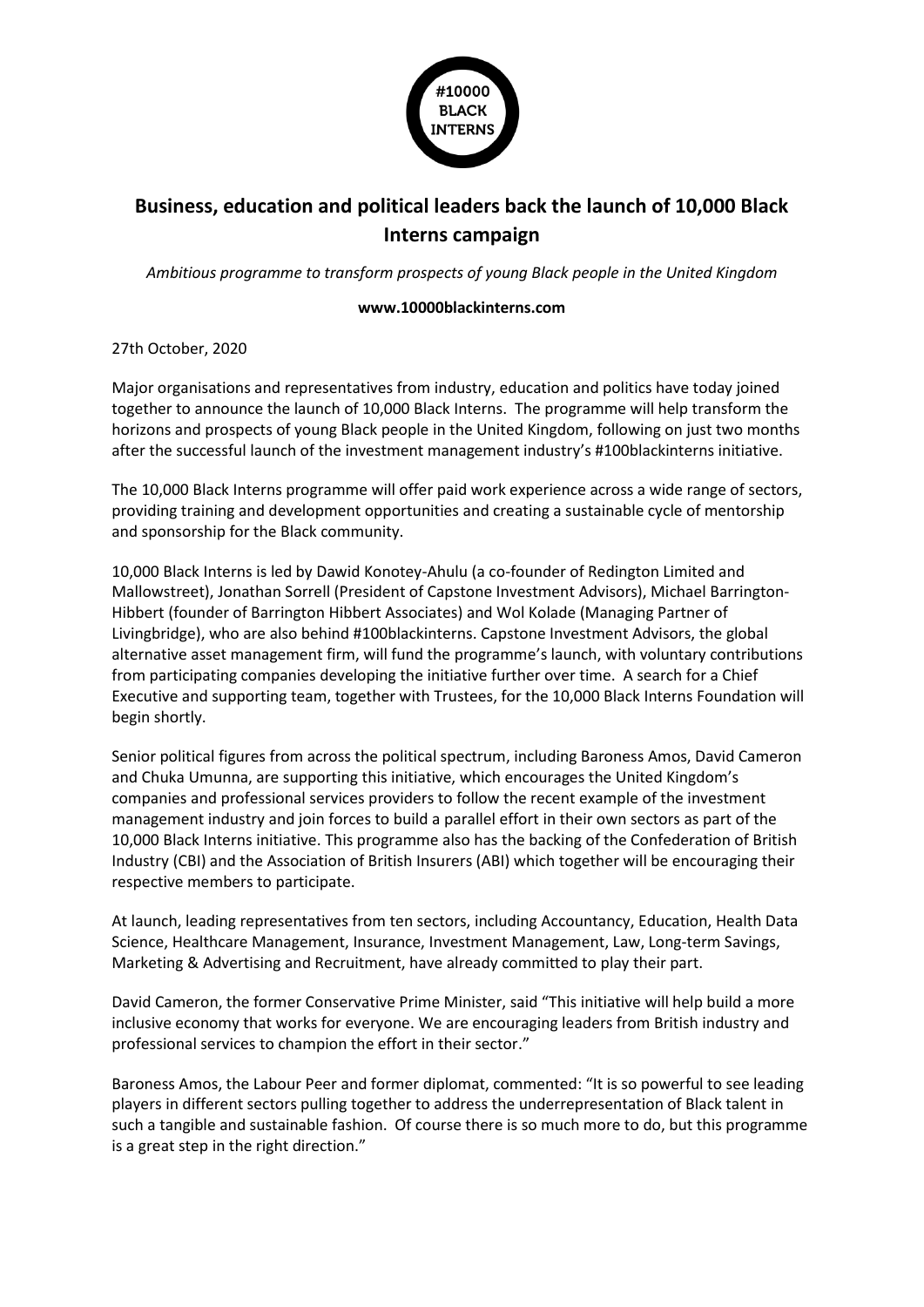

Chuka Umunna, the former Liberal Democrat MP, said: "Companies recognise their responsibilities to the societies in which they operate. This is one way for them to have a real impact in the long run and to broaden the talent pool from which they can draw. The goals of creating a diverse workforce and an inclusive economy will happen exponentially faster once we have gender and ethnically diverse leaders."

10,000 Black interns will offer transformative career opportunities to Black students in the United Kingdom and will work in partnership with bodies representing a comprehensive range of higher education institutions including University Alliance, GuildHE, MillionPlus and the Russell Group. These bodies together represent 84 institutions with an estimated one million students, of whom approximately 80,000 are Black.

The programme will build on the successful launch of the #100black interns, where leading players in the investment management industry have come together to address the chronic underrepresentation of Black talent in their sector. Since its launch in August, the programme has garnered extraordinary support with 200 investment management companies offering internships in the Summer of 2021 to Black students in the United Kingdom as a way of attracting a more diverse range of talent to their industry. In addition, the Health Data Science community, under the lead of Health Data Research UK, will soon launch a partner internship initiative for health data scientists, also in the Summer 2021.

#100blackinterns will serve as the template for initiatives in other industries with internships offered in late 2021 and the Summer of 2022. Through the expanded 10,000 Black Interns programme, we aim to have companies in more than 20 sectors, each offering, where feasible, approximately 100 internships per year for five years in order to reach the ultimate goal of providing 10,000 internships to young Black people.

Internships offer critical experiences as students pursue their career ambitions. As Joseph Simeon, Programme Consultant to 10,000 Black Interns and an intern in a number of financial services firms in recent years observed: "As a Black male coming from an environment where nobody had ever worked in Finance, my chances of having a career in financial services seemed close to impossible. However, after many applications – and plenty of support, particularly from the Amos Bursary – I finally secured the first of several internships which have led to a fantastic permanent position. I now see my set of work experiences as the most defining moments of my life so far and am under no illusion that I could have secured this without such support, advice, and sponsorship. Taking invaluable lessons from my failures and successes, I am committed to doing my very best to help equip others coming behind me. I already have several mentees and I am excited to be on this journey with them."

From this initiative, the aim is to create a sustainable, growing expansion in of the quality and quantity of opportunities for Black people in the United Kingdom. Interns who have benefitted from the 10,000 Black Interns programme will commit to a longer-term responsibility to advise, mentor and sponsor other Black pupils and students and guide them into the workplace, creating more, high quality career opportunities for Black people over time.

In the course of 2020 and the 2021, the 10,000 Black Interns programme, organised into Industry Groups, will be developed and launched. Each Industry Group will have a Steering Committee of four people who will be responsible for managing each phase of the project with the guidance and